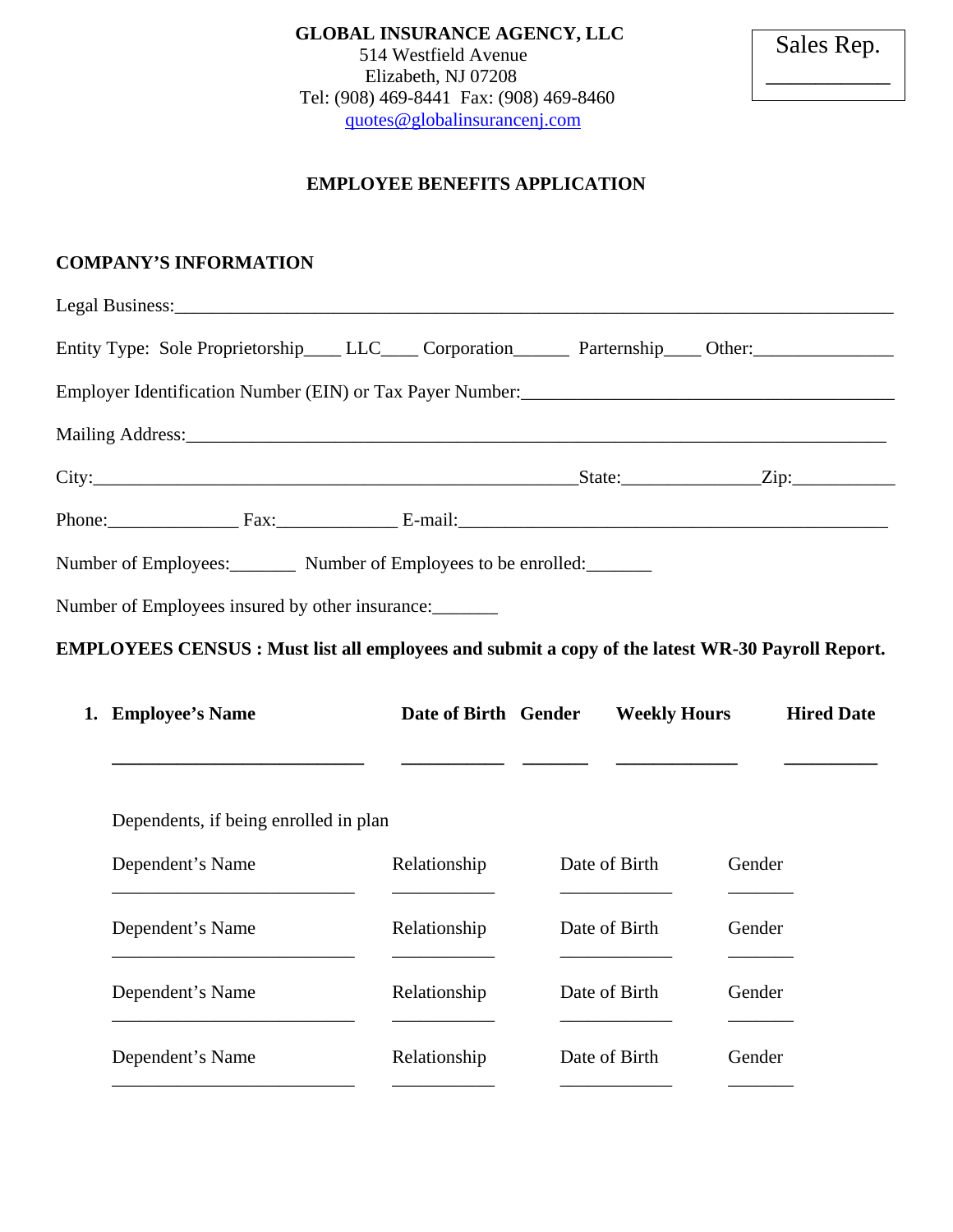|    | 2. Employee's Name                                                                                                                             | Date of Birth Gender                         |                                |               | <b>Weekly Hours</b>                                    |                     |        | <b>Hired Date</b> |
|----|------------------------------------------------------------------------------------------------------------------------------------------------|----------------------------------------------|--------------------------------|---------------|--------------------------------------------------------|---------------------|--------|-------------------|
|    | Dependents, if being enrolled in plan                                                                                                          |                                              |                                |               |                                                        |                     |        |                   |
|    | Dependent's Name                                                                                                                               | Relationship                                 |                                | Date of Birth |                                                        | Gender              |        |                   |
|    | Dependent's Name                                                                                                                               | Relationship                                 |                                | Date of Birth |                                                        | Gender              |        |                   |
|    | Dependent's Name                                                                                                                               | Relationship                                 |                                | Date of Birth |                                                        | Gender              |        |                   |
|    | Dependent's Name                                                                                                                               | Relationship                                 |                                | Date of Birth |                                                        | Gender              |        |                   |
| 3. | <b>Employee's Name</b><br><u> 1999 - Johann John Stone, mars eta bainar eta baina eta baina eta baina eta baina eta baina eta baina eta ba</u> | Date of Birth Gender Weekly Hours Hired Date |                                |               | <u> De Santa Companhia de la companhia de la compa</u> |                     |        |                   |
|    | Dependents, if being enrolled in plan                                                                                                          |                                              |                                |               |                                                        |                     |        |                   |
|    | Dependent's Name                                                                                                                               | Relationship                                 |                                |               | Date of Birth                                          |                     | Gender |                   |
|    | Dependent's Name                                                                                                                               | Relationship                                 | Date of Birth<br>Date of Birth |               |                                                        | Gender              |        |                   |
|    | Dependent's Name                                                                                                                               | Relationship                                 |                                |               | Gender                                                 |                     |        |                   |
|    | Dependent's Name                                                                                                                               | Relationship                                 | Date of Birth                  |               | Gender                                                 |                     |        |                   |
| 4. | <b>Employee's Name</b>                                                                                                                         | Date of Birth Gender                         |                                |               |                                                        | <b>Weekly Hours</b> |        | <b>Hired Date</b> |
|    | Dependents, if being enrolled in plan                                                                                                          |                                              |                                |               |                                                        |                     |        |                   |
|    | Dependent's Name                                                                                                                               | Relationship                                 |                                |               | Date of Birth                                          |                     | Gender |                   |
|    | Dependent's Name                                                                                                                               | Relationship                                 | Date of Birth                  |               | Date of Birth                                          |                     | Gender |                   |
|    | Dependent's Name                                                                                                                               | Relationship                                 |                                |               |                                                        | Gender              |        |                   |
|    | <b>Dependent's Name</b>                                                                                                                        | Relationship                                 |                                | Date of Birth |                                                        | Gender              |        |                   |